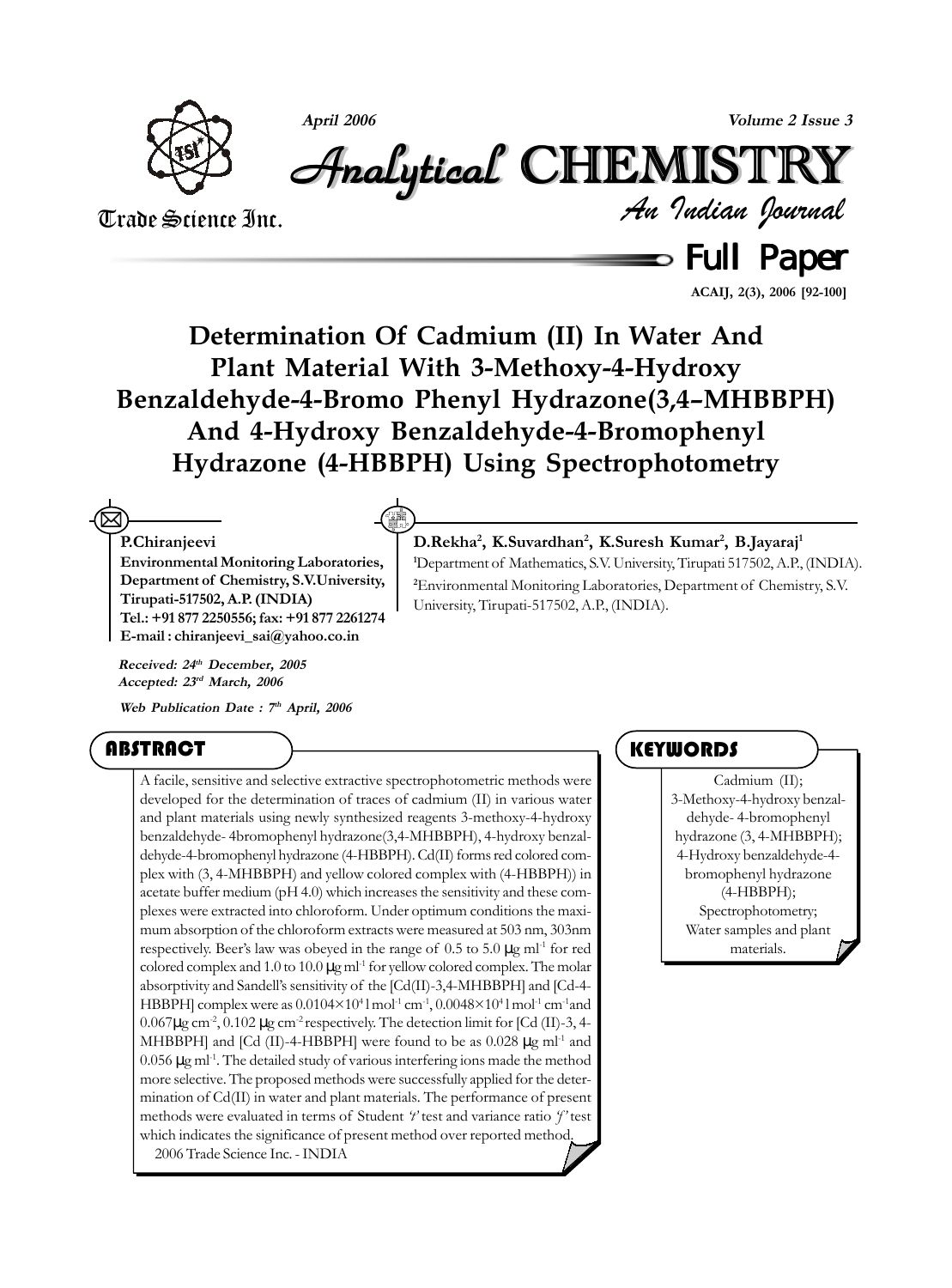#### **INTRODUCTION**

Determination of trace amount of cadmium has received considerable attention in the battle against environmental pollution. Cadmium in trace amount is important for industrially, as a toxicant and as an occupational hazards. It is an extremely toxic metal and has been responsible for number of deaths. Cadmium accumulates in the organism, mainly in the liver and kidneys. The exposure to toxic elements could be mineralised by regular control of food and feed and settings maximum levels for heavy metals in these products. Commission regulation (Ec) no 466/2001 of March 2001 and polish regulation of ministry of health of 30 April 2004 established limits for cadmium in food stuff 's. The limits for food of animal origin range 0.01 to 1.00 mg kg-1. In view

of the increasing cadmium pollution of the environment resulting from the use of fossil fuels, makes necessary for separation and determination of trace and ultra trace amounts of cadmium analysis. Several analytical techniques have been monitored for determination of cadmium(II) which includes atomic absorption spectrometry**[1-3]**, neutron activation analysis**[4]**, Differential pulse anodic stripping voltametry**[5]**, Inductive coupled plasma atomic emission spectrometry**[6-8]** and spectrophotometry**[7-20]** were reviewed. A few reagents are available for the spectrophotometric determination of Cd(II) as shown in TABLE 1. The above reported reagents suffer from several disadvantages such as, poor sensitivity, selectivity, required special conditions for the formation of complexes with the reagents and few are commercial.

The aim of the present work is to provide facile,

**TABLE 1: Comparison of analytical parameters of the present methods with others spectrophotometric method for the determination of Cd (II) optimum**

| Reagent                                                       | $\lambda$ max<br>(nm) | Optimum<br>pH range | Beer's law<br>validity<br>range ppm | M:L                         | Remarks                                                                                | Ref.            |
|---------------------------------------------------------------|-----------------------|---------------------|-------------------------------------|-----------------------------|----------------------------------------------------------------------------------------|-----------------|
| 5,7-dibrmo hydroxy qunoline                                   | 396                   | 4.25                | $0.1 - 3.0$                         | 1:2                         | Many metal ions interfere and                                                          | [9]             |
| 1,4,8,11-tetra 1,4,8,11-tetramethyl                           |                       |                     |                                     |                             | very poor sensitivity                                                                  |                 |
| cyclo tera decane                                             | 550                   | NaOH                |                                     | $\mathcal{L}_{\mathcal{A}}$ | Low sensitivity                                                                        | $[10]$          |
| 2-[-5-pyridyline azo]-5 diethyl amino<br>phenol               | 557                   | 6.80                | $0.2 - 1.60$                        | 1:2                         | Interference of number of metal<br>ions and poor sensitivity and<br>selectivity        | $[11]$          |
| Ammonium pyrilidine dithio<br>carbamate                       | 445                   | 7.0                 |                                     | 1:3                         | High reagent consuming and poor<br>selectivity                                         | $[12]$          |
| Fluoro-4-Fluro -phenyldiazo amino<br>benzene                  | 490                   | 10.1                |                                     | $\overline{\phantom{m}}$    | Less sensitivity                                                                       | $[13]$          |
| 2-acetyl mercapto diazo amino azo<br>benzene                  | 529                   | $8.5 - 10.9$        |                                     | $\overline{\phantom{a}}$    | Wide linear range using sodium<br>thiosuphate as masking agent                         | $[14]$          |
| p-nitro phenyl diazo amino benzene                            | 480                   | $0.2 - 0.3$         |                                     | $\overline{\phantom{a}}$    | Low sensitivity strong alkali<br>medium, toxic KCN as masking<br>agent                 | $[15]$          |
| 4-formyl phenyl diazoamino                                    | 525                   | 9.5                 |                                     | $\frac{1}{2}$               | Low sensitivity, separating<br>interfering benzene ions with<br>anion exchange resins. | $[16]$          |
| o-chloro-p- nitro phenyl diazoamino<br>benzene                | 503                   | $7.8 - 8.1$         |                                     | $\overline{\phantom{a}}$    | Wide linear rang, many ions were<br>interfering                                        | $[17]$          |
| 2,6-dibromo- 4-nitro phenyl di<br>azoamino benzene            | 500                   | 8.5                 |                                     | $\overline{\phantom{a}}$    | Many ions interfere with color<br>reaction                                             | $[18]$          |
| 3-bromo -4-(4-nitro phenyl diazo<br>amino benzene             | 495                   | 8.8                 |                                     | ÷,                          | Narrow linier range                                                                    | $[19]$          |
| o-hydroxy phenyl diazo amino<br>benzene                       | 520                   | 9.0                 |                                     |                             | Low sensitivity                                                                        | $[20]$          |
| 3-methoxy-4-hydroxy benzaldehyde<br>-4-bromo phenyl hydrazone | 503                   | $2.0 - 4.0$         | $0.5 - 5.0$                         | 1:1                         | Low reagent consumption,<br>economical color forming reagent                           | present<br>work |
| 4-hydroxy benzaldehyde -4-bromo<br>phenyl hydrazone           | 303                   | 1:1                 | $2.0 - 4.0$                         | $1.0-$<br>10.0              | More stable, highly sensitive,<br>selective and less interference                      | present<br>work |

*An Indian Journal* Analytical  $\,$  <code>CHEMISTRY</code>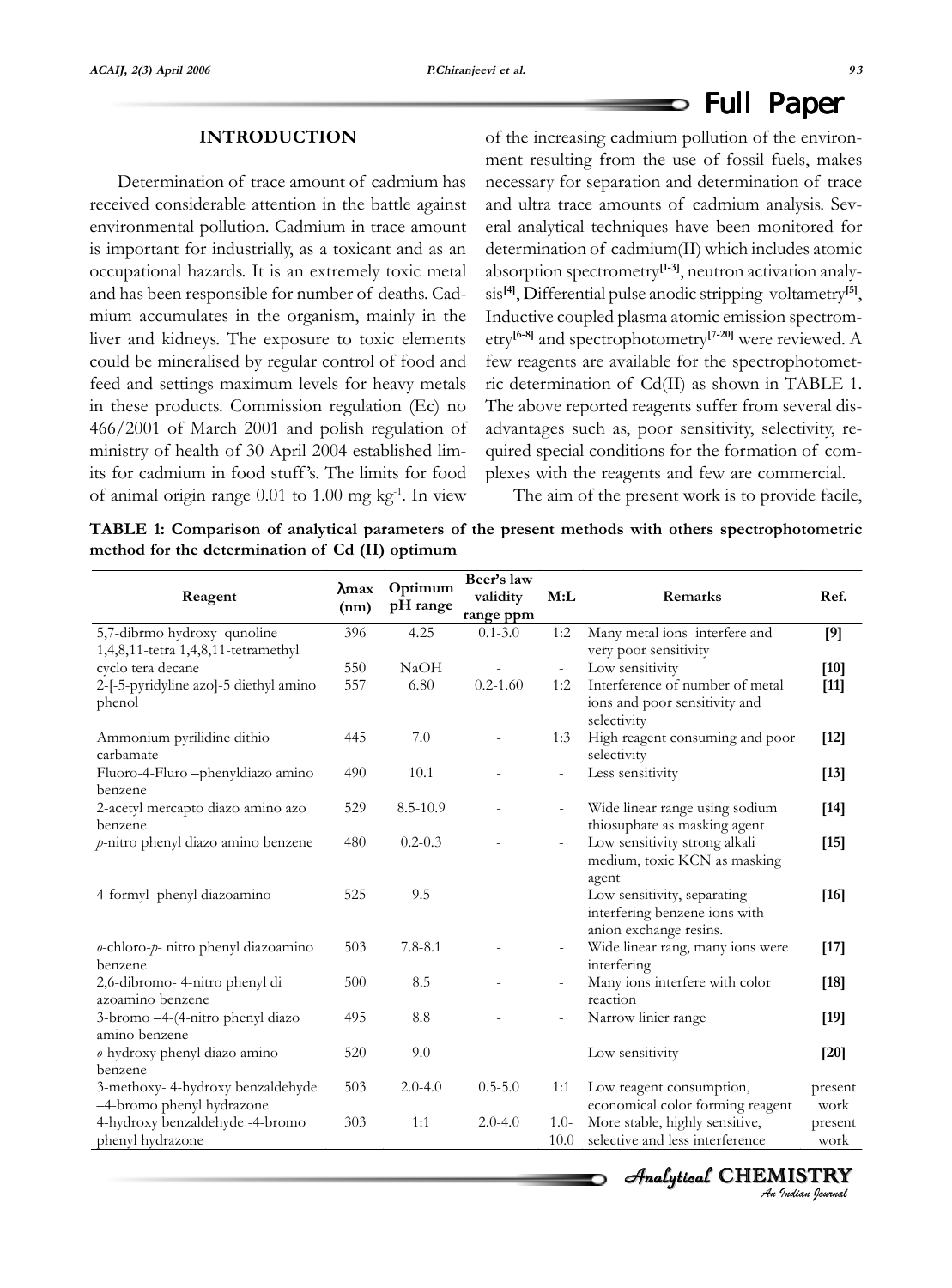### Full Paper  $\sim$

sensitive and rapid extractive spectrophotometric method for the determination of trace amounts of Cd (II) in water and plant materials of significant environmental importance. Here, authors successfully synthesised new analytical reagents; 3-methoxy-4-hydroxybenzaldehyde-4-bromophenyl hydrazone (3,4-MHBBPH), 4-hydroxy benzaldehyde-4-bromophenyl hydrazone (4HBBPH) for the determination of Cd (II) in water and plant materials.

#### **EXPERIMENTAL**

#### **Instruments**

A HITACHI U 2001 Spectrophotometer with 1.0 cm matched quartz cells were used for all absorbance measurements. Elemental analysis was carried out as a Perkin-Elmer 240 C elemental analyser. An Elico Li-129 model pH meter with combined glass electrode was used for all pH measurements.

#### **Reagents and solutions**

All reagent used were of analytical reagent grade. Double distilled water was used throughout the experiment. A stock solution of Cd(II) (0.001 M) was prepared by dissolving  $0.02282$  mg of CdSO<sub>4</sub> $\cdot$  8H<sub>2</sub>O (E-Merck, Germany) in double distilled water in 1000 ml standard flask. Cadmium(II) working standard stock solutions were prepared freshly by appropriate dilution of the standard stock solution with double distilled water. 0.01 M of 3-methoxy-4-hydroxybenzaldehyde-4-bromophenyl hydrazone, 4-hydroxy benzaldehyde-4-bromophenyl hydrazone, reagent solutions were prepared by dissolving 0.0393g and 0.03456g of reagent in 100ml of methanol. These solutions are further diluted, when ever necessary with double distilled water.

Acetate buffer was prepared by dissolving 8.2g sodium acetate in 800 ml water. It was adjusted to pH 4.0 with high purity glacial acetic acid. It was stored in clean 1 l metal free polyethylene bottle.

#### **Synthesis of 3-methoxy-4-hydroxy benzaldehyde-4-bromo phenyl hydrazone**

Equimolar solution of 3-methoxy-4-hydroxy benzaldehyde and 4-bromophenyl hydrazine in aqueous medium were refluxed for 2-3h, and the contents

*An Indian Journal* Analytical  $\,$  <code>CHEMISTRY</code> were cooled to room temperature for separating the formed solid product. The solid was filtered, washed with water, dried and recrystallized from hot aqueous methanol (m.p. 147°C, 91 % yield as shown in SCHEME 1).

#### **Synthesis of 4-hydroxy benzaldehyde-4-bromo**



**4-hydroxy-3-methoxy benzaldehyde-4-bromophenyl hydrazone**

**SCHEME 1: Synthesis of 4-hydroxy-3-methoxy benzaldehyde-4-bromophenyl hydrazone (4,3- MHBBPH)**

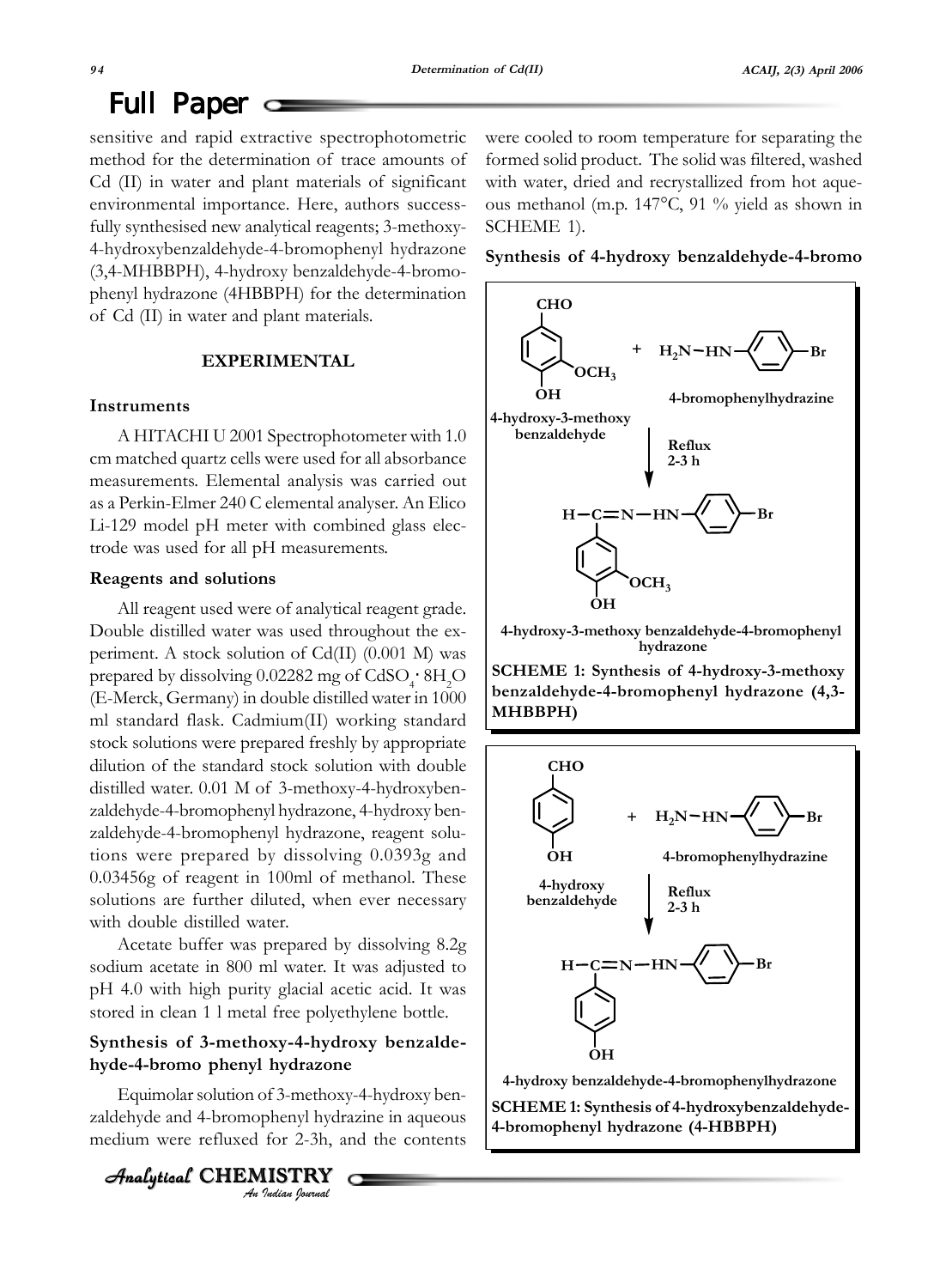Equimolar solution of 4-hydroxy benzaldehyde and 4-bromophenyl hydrazine in aqueous medium were refluxed for 2 - 3 h, and the contents were cooled to room temperature for separating the formed solid product. The solid was filtered, washed with water, dried and recrystallized from hot aqueous methanol (m.p. 163 °C, 89 % yield as shown in SCHEME 1).

Elemental analysis calculated for  $C_{14}N_2H_{13}OBr$  $(m/z)$ -321.18(C=52.35%, N=8.73%, H=4.08%) was found to be C=52.04%, N=8.33%, H=4.98%.  $C_{13}N_2H_{10}Br. FAB-MS (m/z)-302.15(C=51.67\%,$ N=9.27%, H=3.37%) was found to be C=51.32%, N=9.57%, H=3.22%. The band at 1130.01 cm<sup>-1</sup> is due to the –OH group and absorption bands at 1610.34 cm-1, 1530.18 cm-1 and 1445. 83 cm-1are due to the C=N group of reagent. The absorption band at  $590.27 \text{ cm}^{-1}$  is due to C-Br on benzene ring.

#### **Procedure**

To an aliquot of working standard solution containing 1-100 µl is taken in to 50 ml separating funnel, 5 ml of acetate buffer solution (pH 4.0), 2 ml of reagent solution and salting out agent 0.1 M magnesium sulphate were added. The mixture was shaken with 5.0 ml portions of chloroform for 30 s and allowed to stand for few minutes. The organic phases are collected and made up to 25 ml with chloroform and absorbance were measured at 503nm, 303 nm against the corresponding reagent blank and the calibration graph was constructed.

#### **Procedure for the determination of Cd(II) in natural water samples**

Different water samples (tap water, river water, spring water) were collected from various places in and around Tirupati, A.P., and India. The samples (150 ml) were stored at 0-5  $\mathrm{^0C}$  in metal free polyethylene bottles. Water samples were filtered through Whatman filter paper no.41 and clean solution is collected into 250 ml beaker. The contents are diluted up to the mark with double distilled water. 15 ml of this solution is further diluted to get working solution for determination of Cd(II) as described in above procedure and compared with the reported method**[21]** with statistical validation. The results were

### $\Rightarrow$  Full Paper

summarized in TABLE 3, 3a.

#### **Procedure for the determination of Cd(II) in sea water samples**

100 ml of sea water was taken from Bay of Bengal near Sullurpet, Nellore dist, A.P., India and spiked with known amounts of metal ion. The pH of the sample was adjusted to pH 4.0 with acetate buffer. The metal ion present in the sea water was analyzed from aforesaid procedure. The analytical data was presented in TABLE 3, 3a.

#### **Procedure for the determination of Cd (II) in plant materials.**

5g of finely chopped fresh plant material (Tea and Tobacco leaves) samples were placed in a 250 ml beaker and 10 ml of  $1:1(v/v)$  mixture of concentrated sulphuric and nitric acids were added. This solution was heated until the mixture was clear. This solution was filtered and concentrated to 5 ml, cooled and diluted to 50 ml with deionized water. Then the standard procedure was applied to 1 ml of this solution.

#### **RESULT AND DISCUSSION**

Cadmium(II) reacts with 3,4-MHBBPH, 4- HBBPH to forms a 1:1 red and yellow colored complexes in buffer of pH 4.0 and complexes were extracted in to chloroform. The organic extracts shows a maximum absorption at 503 nm, 303 nm, the formation of the complexes and it's extraction into chloroform is instantaneous. The complexes were stable for more than 32 h and 24 h The conditions for effective extraction are improved by studying the effect of various factors such as, reagent concentration, choice of solvent and salting out agent, influence of diverse ions in order to enhance the sensitive and rapid extraction spectrophotometric method for the determination of cadmium(II) in µg level. The complexes formation reaction between cadmium (II) with [3,4-MHBBPH], [4-HBBPH] have been studied in detailed.

#### **Absorption Spectra**

The proposed methods involve the formation of red colored product with a  $\lambda_{\text{max}}$  503 nm and a yellow

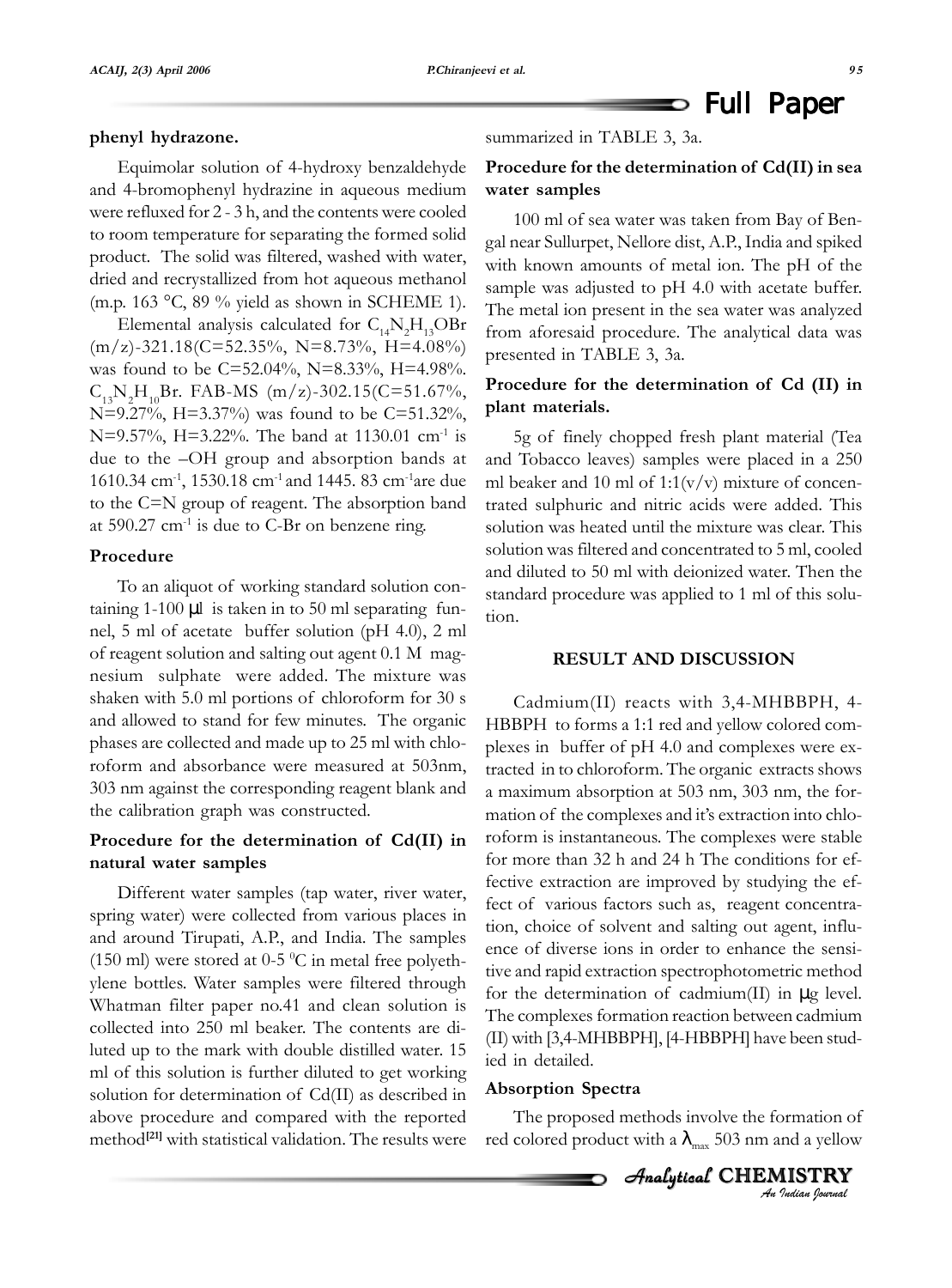## Full Paper  $\subseteq$

| <b>Parameters</b>                                         | $(Cd^{2+}-3,4-MHBBPH)$ | (Cd <sup>2+</sup> -HBBPH) |
|-----------------------------------------------------------|------------------------|---------------------------|
| Color                                                     | Red                    | yellow                    |
| $\lambda$ max [nm]                                        | 503                    | 303                       |
| Stability                                                 | 36 h                   | 24 h                      |
| Beer's law range $[\mu g \text{ ml-1}]$                   | $0.5 - 5.0$            | $1.0 - 10.0$              |
| Molar absorptivity $[1 \text{ mol}^{-1} \text{ cm}^{-1}]$ | 0.011x104              | 0.098x104                 |
| Sandell's sensitivity $[\mu g \text{ cm}^{-2}]$           | 0.067                  | 0.102                     |
| Regression equation $(Y)$ <sup>b</sup> )                  |                        |                           |
| Slope <sup>a</sup>                                        | 0.1783                 | 0.3846                    |
| Intercept <sup>b</sup>                                    | 0.0184                 | 0.0142                    |
| Correlation coefficient <sup>r</sup>                      | 0.9995                 | 0.9992                    |
| Relative Standard deviation [%] <sup>c</sup>              | 0.3597                 | 0.237                     |
| Detection Limit $(\mu g \text{ ml-1})$                    | 0.028                  | 0.056                     |
| $\%$ error                                                | 0.1274                 | 0.0754                    |

**a** Experiments performed under optimized conditions (see text) with 5 ml of 0.01 M CdSO<sub>4</sub>.8H<sub>2</sub>O solution. b *Y=ax+b*, where x is the concen**tration of Cd(II)** in  $\mu$ g ml<sup>-1</sup>.,  $c$ n=5

**TABLE 3: Determination of Cd (II) in water and plant materials**

|                   | Cadmium                           | Proposed method                                |                               | $(Cd^{2+}-3, MHBBPH)$ |         | Reported method <sup>[21]</sup>                |                                        |
|-------------------|-----------------------------------|------------------------------------------------|-------------------------------|-----------------------|---------|------------------------------------------------|----------------------------------------|
| Sample            | added<br>$\mu$ g ml <sup>-1</sup> | found <sup>a</sup><br>$\mu$ g ml <sup>-1</sup> | Recovery<br>$(\frac{0}{0})^a$ | t-test                | F-test  | found <sup>a</sup><br>$\mu$ g ml <sup>-1</sup> | Recovery<br>$(^{0}/_{0})$ <sup>a</sup> |
| Synthetic mixture | 0.5                               | 0.49                                           | $98.0 \pm 0.05$               | 0.03                  | $-1.26$ | 0.45                                           | $90.0 \pm 0.02$                        |
|                   | 1.0                               | 1.99                                           | 99.0±0.97                     | 0.02                  | 3.51    | 0.95                                           | $95.0 \pm 0.47$                        |
|                   | 1.5                               | 1.49                                           | $99.4 \pm 0.08$               | 0.45                  | 2.62    | 1.45                                           | $96.6 \pm 0.05$                        |
| Lake water        | $\overline{\phantom{a}}$          | 0.29                                           |                               |                       |         | 0.25                                           |                                        |
|                   | 0.6                               | 1.89                                           | $98.0 \pm 0.05$               | 0.38                  | 6.59    | 0.85                                           | $91.6 \pm 0.09$                        |
|                   | 1.2                               | 1.49                                           | $99.2 \pm 0.11$               | 0.25                  | 3.14    | 0.85                                           | $95.8 \pm 0.05$                        |
| River water       | $\overline{\phantom{a}}$          | 0.69                                           |                               |                       |         | 0.65                                           |                                        |
| upper stream      | 1.4                               | 2.09                                           | $98.3 \pm 0.03$               | 0.16                  | 2.01    | 2.05                                           | $97.1 \pm 0.09$                        |
|                   | 2.8                               | 3.49                                           | $98.0 \pm 0.05$               | 0.18                  | 1.22    | 3.45                                           | $98.2 \pm 0.12$                        |
| Lower stream      | $\omega$                          | 1.49                                           |                               |                       |         | 1.46                                           |                                        |
|                   | 3.0                               | 4.49                                           | $99.3 \pm 0.08$               | 0.45                  | 0.92    | 4.46                                           | $98.3 \pm 0.05$                        |
|                   | 6.0                               | 7.49                                           | $99.6 \pm 0.05$               | $0.08\,$              | 0.83    | 7.46                                           | $98.6 \pm 0.17$                        |
| Sea water         | $\overline{\phantom{a}}$          | 1.99                                           |                               |                       |         | 1.95                                           |                                        |
| upper level       | 4.0                               | 5.99                                           | $99.7 \pm 0.05$               | 0.76                  | 0.94    | 5.95                                           | $98.7 \pm 0.06$                        |
|                   | 8.0                               | 9.99                                           | 99.8±0.03                     | 0.24                  | 0.43    | 9.95                                           | 99.3±0.07                              |
| lower level       | $\bar{\phantom{a}}$               | 0.99                                           |                               |                       |         | 0.95                                           |                                        |
|                   | 2.0                               | 2.99                                           | $99.5 \pm 0.07$               | 0.92                  | 1.98    | 2.95                                           | $97.5 \pm 0.07$                        |
|                   | 4.0                               | 4.99                                           | $99.7 \pm 0.09$               | 0.42                  | 0.94    | 4.95                                           | 98.7±0.05                              |
| Tobacco (5g)      | 3.0                               | 2.99                                           | $99.6 \pm 0.03$               | 0.16                  | 0.91    | 2.95                                           | $98.6 \pm 0.09$                        |
|                   | 6.0                               | 5.99                                           | $99.8 \pm 0.03$               | 1.00                  | 0.59    | 5.95                                           | $99.1 \pm 0.03$                        |
|                   | 9.0                               | 8.98                                           | $99.7 \pm 0.09$               | 0.95                  | 0.32    | 8.94                                           | $99.3 \pm 0.08$                        |
| tea leaves (5g)   | 2.0                               | 1.98                                           | $99.0 \pm 0.09$               | 1.00                  | 1.40    | 1.95                                           | 97.5 0.09                              |
|                   | 4.0                               | 3.98                                           | 99.5± 0.07                    | 0.82                  | 1.28    | 3.93                                           | $98.2 \pm 0.06$                        |
|                   | 6.0                               | 5.91                                           | $98.5 \pm 0.03$               | 0.06                  | 0.85    | 5.85                                           | $97.5 \pm 0.12$                        |

<sup>a</sup>n=5, <sup>b</sup>Collected around Tirupati area, <sup>c</sup>Collected form bay of Bengal.

Analytical CHEMISTRY<br><sup>An Indian Journal</sup>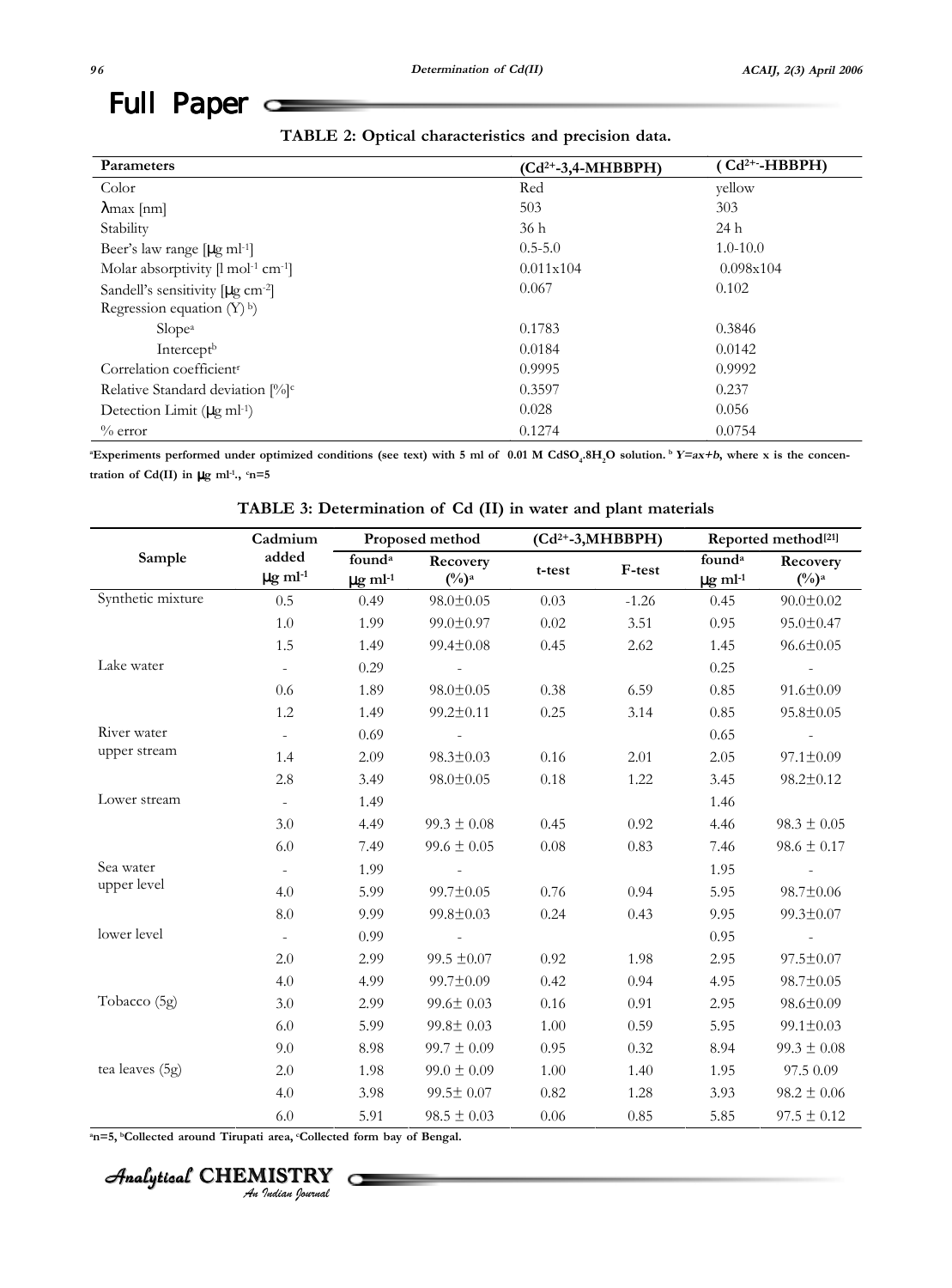D

| TADLE Ja. DUUHIIIIauuh 01 Cu (11) in waiti anu piant matemais |                                   |                                                |                               |                     |         |                                                |                      |
|---------------------------------------------------------------|-----------------------------------|------------------------------------------------|-------------------------------|---------------------|---------|------------------------------------------------|----------------------|
|                                                               | Cadmium                           | Proposed method                                |                               | $(Cd^{2+}-4-HBBPH)$ |         | Reported method <sup>[21]</sup>                |                      |
| Sample                                                        | added<br>$\mu$ g ml <sup>-1</sup> | Found <sup>a</sup><br>$\mu$ g ml <sup>-1</sup> | Recovery<br>$(\frac{0}{0})^a$ | t-test              | F-test  | Found <sup>a</sup><br>$\mu$ g ml <sup>-1</sup> | Recovery<br>$(\%)^a$ |
| Synthetic mixture                                             | 0.5                               | 0.48                                           | $96.0 \pm 0.91$               | 0.18                | $-3.20$ | 0.45                                           | $90.0 \pm 0.02$      |
|                                                               | $1.0\,$                           | 0.98                                           | $98.0 \pm 0.05$               | 0.00                | 2.53    | 0.95                                           | $95.0 \pm 0.47$      |
|                                                               | 1.5                               | 1.48                                           | $98.6 \pm 0.08$               | 0.50                | 1.94    | 1.45                                           | $96.6 \pm 0.05$      |
| Lake water <sup>b</sup>                                       | $\overline{\phantom{a}}$          | $0.28\,$                                       |                               |                     |         | 0.25                                           |                      |
|                                                               | $0.6\,$                           | 1.88                                           | $96.6 \pm 0.05$               | 0.38                | 4.81    | 0.85                                           | $91.6 \pm 0.09$      |
|                                                               | 1.2                               | 1.48                                           | $98.3 \pm 0.05$               | 0.99                | 2.46    | 0.85                                           | $95.8 \pm 0.05$      |
| River water <sup>b</sup>                                      | $\blacksquare$                    | 0.68                                           |                               |                     |         | 0.65                                           |                      |
| upper stream                                                  | 1.4                               | 2.08                                           | $98.5 \pm 0.06$               | 0.58                | 1.29    | 2.05                                           | $97.1 \pm 0.09$      |
|                                                               | 2.8                               | 3.48                                           | $99.2 \pm 0.05$               | 0.07                | 0.85    | 3.45                                           | $98.2 \pm 0.12$      |
| Lower stream                                                  | $\omega$                          | 1.48                                           |                               |                     |         | 1.46                                           |                      |
|                                                               | 3.0                               | 4.48                                           | $99.0 \pm 0.09$               | 0.42                | 0.60    | 4.46                                           | $98.3 \pm 0.05$      |
|                                                               | 6.0                               | 7.48                                           | $99.5 \pm 0.07$               | 0.22                | 0.69    | 7.46                                           | $98.6 \pm 0.17$      |
| Sea water <sup>c</sup>                                        | $\equiv$                          | 1.98                                           |                               |                     |         | 1.95                                           |                      |
| upper level                                                   | 4.0                               | 5.98                                           | $99.5 \pm 0.08$               | 0.70                | 0.77    | 5.95                                           | 98.7±0.06            |
|                                                               | 8.0                               | 9.98                                           | $99.3 \pm 0.05$               | 0.58                | $-3.90$ | 9.95                                           | 99.3±0.07            |
| lower level                                                   | $\overline{\phantom{a}}$          | 0.98                                           |                               |                     |         | 0.95                                           |                      |
|                                                               | 2.0                               | 2.98                                           | $99.0 \pm 0.09$               | 0.92                | 1.41    | 2.95                                           | $97.5 \pm 0.07$      |
|                                                               | 4.0                               | 4.98                                           | $99.5 \pm 0.09$               | 0.64                | 0.77    | 4.95                                           | 98.7±0.05            |
| Tobacco (5g)                                                  | 3.0                               | 2.95                                           | $99.0 \pm 0.18$               | 0.28                | 0.25    | 2.95                                           | $98.6 \pm 0.09$      |
|                                                               | 6.0                               | 5.96                                           | $99.3 \pm 0.05$               | 0.52                | 0.94    | 5.95                                           | $99.1 \pm 0.03$      |
|                                                               | 9.0                               | 8.92                                           | $99.1 \pm 0.06$               | 0.66                | $-0.29$ | 8.94                                           | $99.3 \pm 0.08$      |
| tea leaves (5g)                                               | 2.0                               | 1.96                                           | $98.0 \pm 0.18$               | 0.28                | 0.35    | 1.95                                           | $97.5 \pm 0.09$      |
|                                                               | 4.0                               | 3.95                                           | $98.7 \pm 0.06$               | 1.00                | 0.44    | 3.93                                           | $98.2 \pm 0.06$      |
|                                                               | 6.0                               | 5.89                                           | $98.1 \pm 0.04$               | 0.23                | 0.44    | 5.85                                           | $97.5 \pm 0.12$      |

**TABLE 3a: Determination of Cd (II) in water and plant materials**

colored product with a  $\lambda_{\text{max}}$  303 nm. The reagent blanks has negligible absorption at these wave lengths. The absorption spectrum of the products was shown in figure 1 (available in SUPPLEMEN-TARY INFORMATION).

#### **Analytical parameters**

Beer's law range, molar absorptivity and Sandell's sensitivity and other parameters were given in TABLE 1. The precision and accuracy of the proposed methods were studied by analysing the solution containing known amount of cited reagents with in the Beer's law limit. The lower values of relative standard deviation (%) and percentage of error indicated the high accuracy of the proposed method and the results were shown in (TABLE 2). It reveals that the good correlation between the two methods indicate that the present method is more sensitive than the reported method in literature.

#### **Physico chemical properties of 3, 4-MHBBPH**

3,4-MHBBPH being a green colored solid, easily soluble in methanol and slightly soluble in 40% DMF methanol. The spectra of 3,4-MHBBPH in different pH are shown in figure 5 (available in SUPPLEMENTARY INFORMATION). It can be seen that 3, 4-MHBBPH in acidic medium ( $pH < 2$ ) in phosphate buffer with an absorption peak at 480 nm, corresponding to less protonized ligand possessing orange. It changes to red in weak acidic up to pH 4.0 in acetate buffer with absorption peak at 503 nm, corresponding to strong protonized form  $(H,L^+).$ In borax buffer pH 6.0, its appears light red at absorption peak of 400 nm corresponding to feasible protoniza-tion of the ligand.

At phosphate buffer, dark yellow, instability and

*An Indian Journal* Analytical CHEMISTRY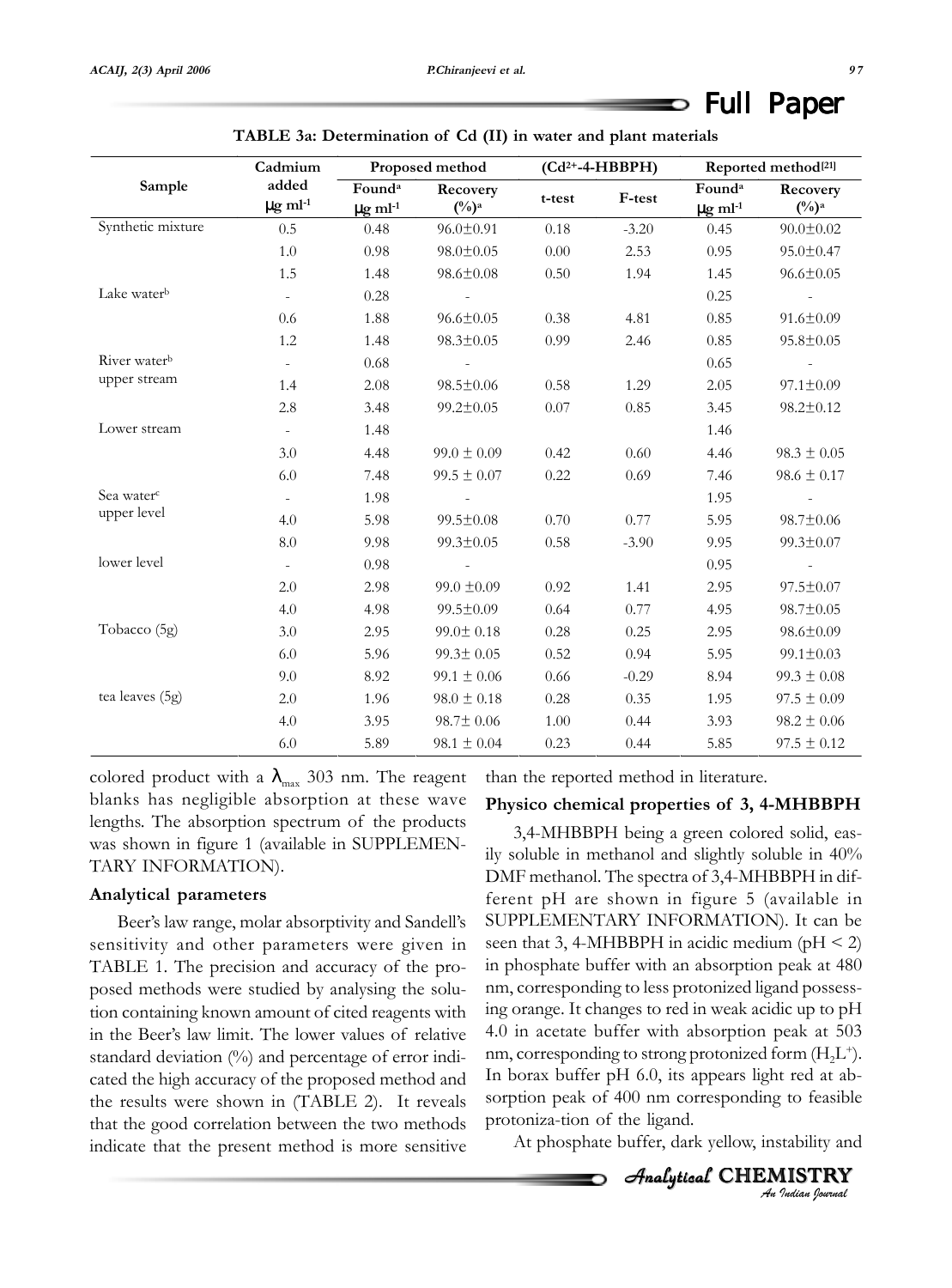maximum absorption at 390 nm, corresponding to the protonation appears and disappears. According to the absorbance of the reagent at 503 nm. The dissociation constant of 3, 4-MHBBPH was measured to be  $1.01 \times 10^{-12}$  by potentiometric titration.

#### **Physico chemical properties of 4-HBBPH**

4-HBBPH being a colorless solid, easily soluble in 40 % DMF and slightly soluble in methanol. The spectra of 4-HBBPH in different pH are shown in figure 5a (available in SUPPLEMENTARY INFOR-MATION). It can be that 4-HBBPH in acidic me $dium (pH < 2)$  in phosphate buffer with an absorption peak at 300 nm, corresponding to less protonized ligand possessing greenish yellow. It changes to intense yellow in weak acidic up to pH 4 in acetate buffer with absorption peak at 303 nm, corresponding to strong protonized form $(H,L^+)$ . In borax buffer pH 6.0, its appears light yellow at absorption peak of 290 nm corresponding to feasible protonization of the ligand.

At phosphate buffer, dark yellow, instability and maximum absorption at 390 nm, corresponding to the protonation appears and disappears. According to the absorbance of the reagent at 303 nm. The dissociation constant of 4-HBBPH was measured to be  $1.02 \times 10^{12}$  by potentiometric titration.

#### **Effect of the reagent concentration**

In the present study the effect of reagents concentration on the formation of color complexes were studied in the range of 0.5-4 ml, the experimental observations were found that 2 ml of 0.1 M reagents were necessary for the formation of maximum color intensity.

Hence 2 ml of 0.1 M reagent solutions (3, 4- MHBBPH, 4-HBBPH) were selected for the further studies as it gives good results.

#### **Stoichiometry of the complexes**

Analytical  $\,$  <code>CHEMISTRY</code>

On the basis of the Job's method of continuous variation as modified by Vosburg and Cooper for the two phase system, the composition of the extracted species is found to be  $[Cd^{2+}$ : 3,4-MHBBPH],  $[Cd^{2-}4-$ HBBPH] =1:1 The molar ratio of the methods have further confirmed this stoichiometry of the complex was shown in figures 2, 2(a) and 3, 3(a) (available in

*An Indian Journal*

#### SUPPLEMENTARY INFORMATION).

#### **Effect of solvent**

Extraction for Cd (II)-3, 4-MHBBPH, Cd (II)-4- HBBPH complexs is tested in various organic solvents such as toluene, benzene, xylene, n-butanol, amylalcohol, dimethyl formaldehyde, CCl4, chlorobenzene, cyclohexane and chloroform. Among the various solvent studies chloroform was selected as the suitable solvent for the extraction of [Cd (II)-3, 4-MHBBPH] and [Cd(II)-4-4HBBPH] complexs, because of its maximum absorbance and greater extraction ability due to polarity.

#### **Ringbom plot for (Cd (II)-3, 4-MHBBPH) complex**

Ringbom plot is the established standard adopted to know the optimum range of concentration for a system that obeys Beer's law. The plot is drawn between log C of Cd(II) and (1-*T*) (Where *T* is the transmittance). The plot was straight line with a linear segment intermediate absorbance values (0.15to1.5) and concentration values (1.5 to 4.0  $\mu$ g ml<sup>-1</sup>). The slop of the Ringbom plot from figure 4 (available in SUPPLEMENTARY INFORMATION) is 0.145. Hence, the ratio between the relative error in concentration and photometric error 0.15 for concentration of 0.15 for 1.0 % photometric error.

#### **Ringbom Plot for (Cd(II)-4-HBBPH) complex**

Ringbom plot is the established standard adopted to know the optimum range of concentration for a system that obeys Beer's law. The plot is drawn between log C of Cu (II) and (1-*T*) (Where *T* is the transmittance). The plot was straight line with a linear segment intermediate absorbance values (0.3 to 0.8) and concentration values 2.5 to  $7.5 \mu$ g ml<sup>-1</sup>). The slop of the Ringbom plot from figure 4a (available in SUPPLEMENTARY INFORMATION) is 0.10. Hence, the ratio between the relative error in concentration and photometric error 2.5 for concentration of 0.3 for 0.12% photometric error.

#### **Effect of salting out agents**

Various salting out agents such as lithium nitrate, thorium sulphate, magnesium sulphate lithium chloride, and ammonium chloride and ammonium sul-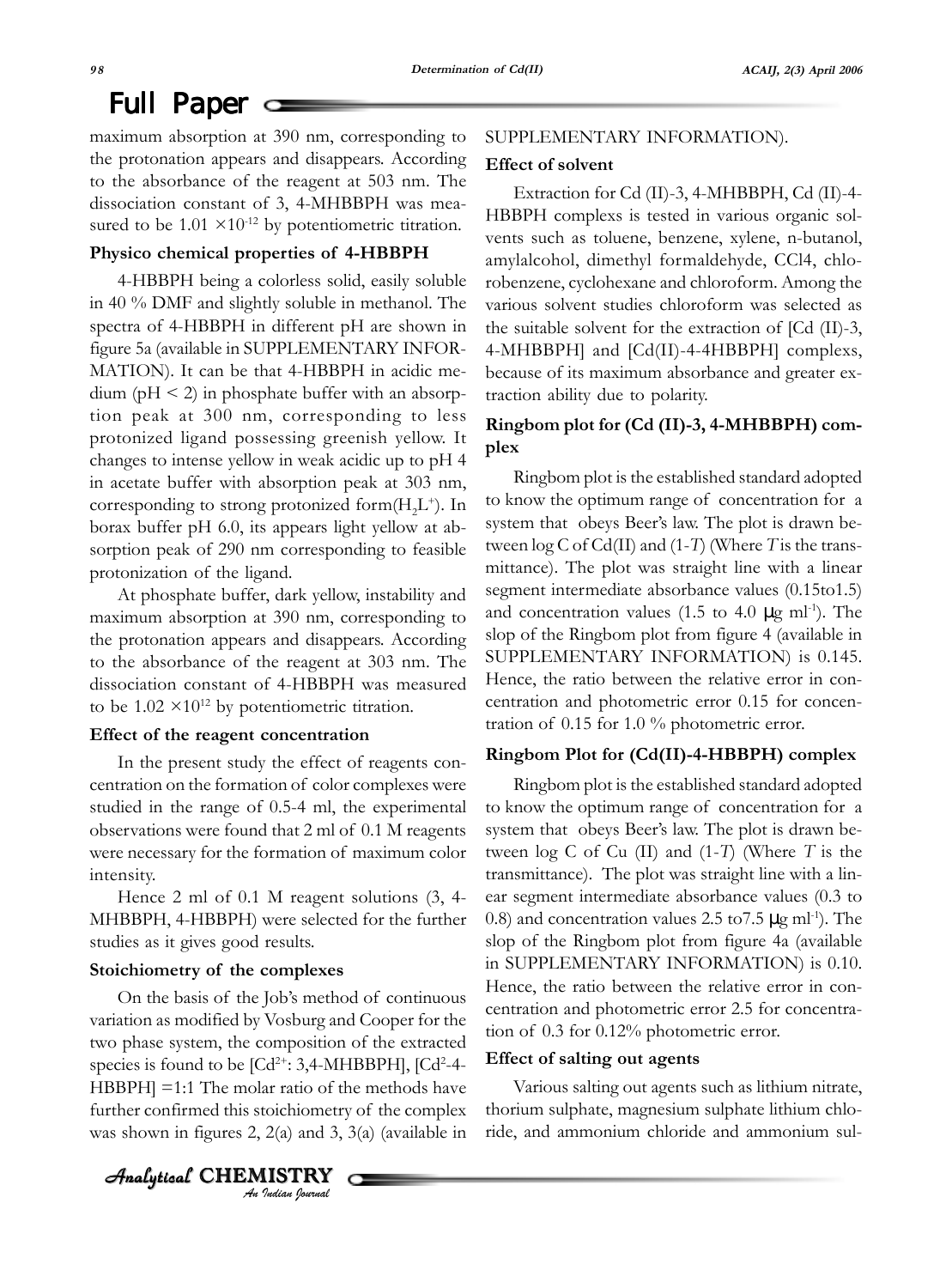|                                  | Foreign ions                                     |                                                       |  |  |  |
|----------------------------------|--------------------------------------------------|-------------------------------------------------------|--|--|--|
| Tolerance limit $(\mu g l^{-1})$ | $\left[ Cd^{2+}-3,4-MHBBPH\right]$               | $\left[Cd^{2+}-4-HBBPH\right]$                        |  |  |  |
| 5000                             | $Na+$                                            | $K^+$ , Mn <sup>2+</sup> , Na <sup>+</sup>            |  |  |  |
| $1000^{\rm a}$                   | $Ca^{2+}, Sr^{2+}, Ba^{2+}Br^{2+}, Mn^{2+}$      | $Cr^{3+}$ , $Zn^{2+}$ , $Co^{2+}$                     |  |  |  |
| 500 <sup>b</sup>                 | $SiO32$ , $CO2$ <sub>3</sub> , $K+$ , $Cr3+Zn2+$ | $\text{Sn}^{2+}$ , $\text{Sio}_3^2$ , $\text{CO}_3^2$ |  |  |  |
| 200 <sup>c</sup>                 | $Pb^{2+}Cu^{2+}.Sn^{2+}$                         | $Al^{3+}$                                             |  |  |  |
| 100                              | $Co^{2+}$ , Fe <sup>3+</sup> , Pb <sup>2+</sup>  | $Fe^{3+}$ , $Pb^{2+}$                                 |  |  |  |
| 50                               | 50 $Ni^{2+}$ , $Co^{2+}$ , $I$ , $CN^{-}$        | $Co^{2+}$ , $Cu^{2+}$ , Ni I, $CN^{-a}$               |  |  |  |

**TABLE 4:** Tolerance limits of foreign ions on the determination of 50  $\mu$ g l<sup>-1</sup> Cd (II) ion.

**a Can be masked up to 10.00** µ**g l-1 by the addition of 2ml of EDTA, thiosulfate, cyanide.**

**bCan be masked up to 500** µ**g l-1 by the addition of 2ml of 2%citrate solution.**

**c Can be masked up to 50** µ**g l-1 by the addition of 1% thiocyanate.**

phate were used for the enhancement of the metal complex extraction into the organic phase in a single step. It is observed that the presence of 1.0 ml of 0. 1 M magnesium sulphate solution ensure the complete extraction .The aqueous phases is tested for the complete extraction of cadmium(II) by using chloroform, disclosing that there is no cadmium (II) content in the aqueous phase. It is established that 1.0 ml of 0.1 M magnesium sulphate as salting out agent and a ten-fold molar excess of the reagent quantitatively extracts cadmium (II) in to organic phase.

#### **Effect of foreign species**

Several anions and cations were studied in detail as summarized in TABLE 4 the tolerance limits of interfering ions in the determination of 50  $\mu$ g l<sup>-1</sup> Cd (II). The tolerance limit was taken as the amount causing an error of  $\pm$  2 % at the peak height. The results are shown in TABLE 4.

#### **Applications of the extractive spectrophotometric method for the determination of cadmium (II) with reported method**

The proposed extractive spectrophotometric method for the determination of Cd (II) has been employed for water and plant materials were presented in TABLES 3, 3a. The obtained results were compared with reported methods in terms of Student't' test and *'f'*-test. The analytical data summarised in TABLES 3, 3a suggest that the percentage recovery of Cd(II) from water and plant materials range from 96.0% to 99.7% which is more reliable and sensitive than the reported method<sup>[21]</sup>.

#### **CONCLUSION**

The proposed extractive spectrophotometric method is simple, highly sensitive and selective for the determination of Cd (II) in water and plant materials. The limit of detection of the proposed methods is superior when compared to reported method**[21]**. The methods have additional advantage over reported method owing to it's.

- i Complexing reagent employed in the present method i.e. 3-methoxy-4-hydroxy benzaldehyde-4-bromophenyl hydrazone, 4-hydroxy benzaldehyde-4-bromophenyl hydrazone was economical and easy to prepare in an ordinary laboratories.
- ii. Proposed methods were highly sensitive due to the stabilization of colored complexs for more than 36 h, 24 h formed by interactions of the metal ion with newly synthesized reagent.
- iii. Low reagent consumption, elimination of the analytical error, less interference and statistical analysis which made the method to be more sensitive and selective.

#### **ACKNOWLEDGEMENT**

The authors are grateful to the Department of Biotechnology, S.V.University, and Tirupati for providing instrumental facility.

#### **REFERENCES**

**[1]** A.Salvador, M.C.Pascual-Marit, E.Argo, A.Chisvert, J.G.March; Talanta, **51**, 1171 **(2000)**.